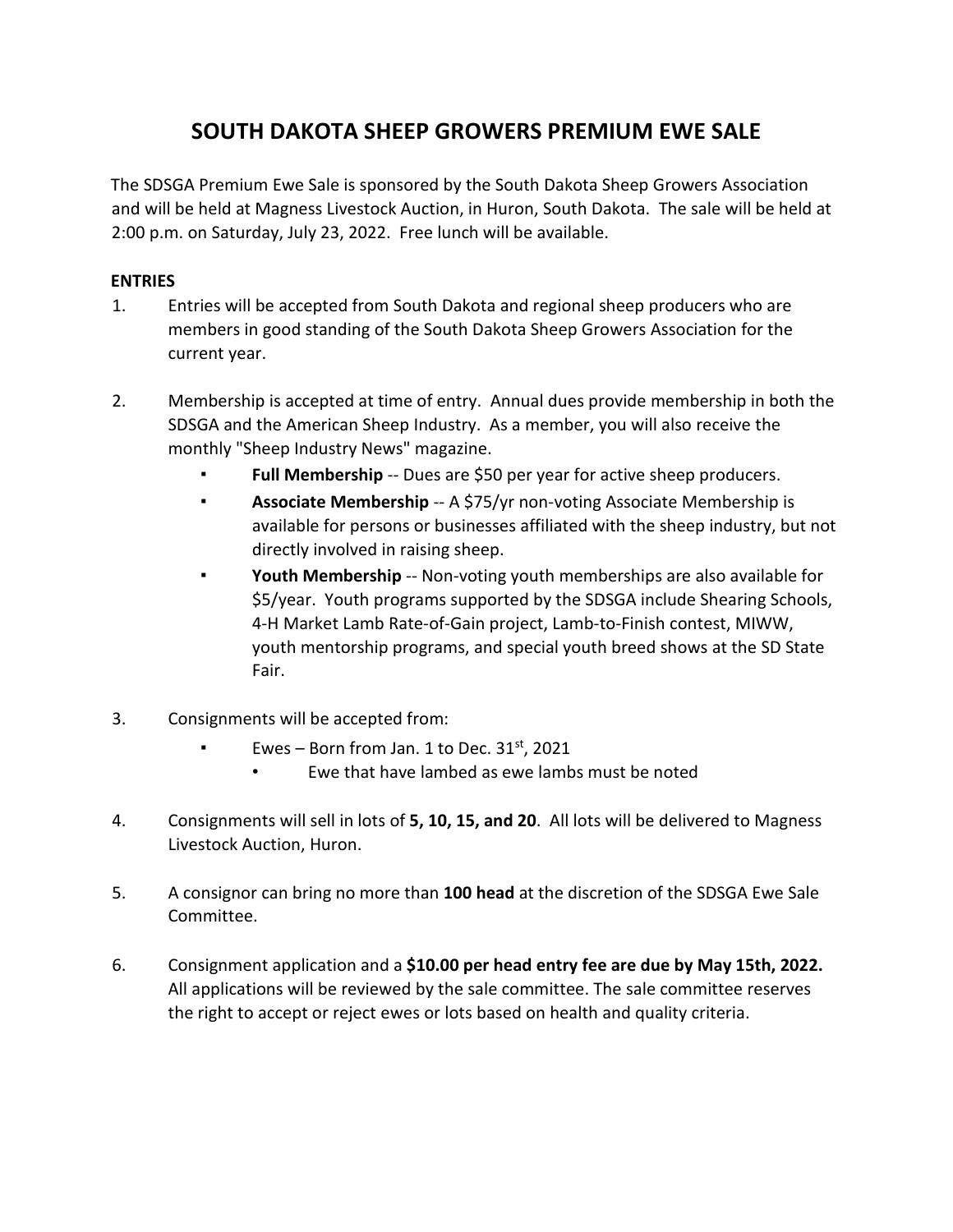- 7. A **7% commission** will be deducted from sale proceeds. The \$10.00 entry fee will be in addition to the commission collected on ewes. The entry fee will be retained on sheep that are not brought to the sale.
	- i. "NO SALE" ewes will be assessed 7% commission on the floor price set by the consignor.
	- ii. Sale of "NO SALE" sheep while on the Magness Livestock Auction premises is allowed, however, commission must be deducted and collected.
- 8. The sale committee will determine the sale order of the first 5 lots. The sale order of the remainder of the lots will be determined by draw. All consigners will sell in the first "round", and consignors with additional lots will continue in the same order until all lots are sold.
- 9. When selling lots in the first round, 10 head or greater, high bidder gets gate cut in increments of 5, once, and the remaining sheep will be sold in one lot.
- 10. Check-off fees will be collected by Magness.

## **CONSIGNORS**

- 1. Consignors are responsible for taking care of their animals until loaded out after the sale. They must bring their own grain/hay and troughs for feed and water. Hoses will be provided for watering the sheep.
- 2. The seller guarantees all animals to be females and open. All other guarantees are between buyer and seller.
- 3. All sheep sell as commercial or registerable animals. If sheep can be registered, and buyer wishes to register them, all fees and transfers are responsibility of the seller.
- 4. Official sale write-up of 100 words or less, and video or photos of ewes must be submitted to the SDSGA Executive Secretary (lisa@sdsheepgrowers.org) no later than June 15<sup>th</sup>, 2022. This information will be used for social media advertising and promotion of the sale.
- 5. Comments posted in regard to EBV's, wool grade, or rib eye area must be verifiable through third party documentation.

## **BUYERS**

1. Terms of the sale are cash.